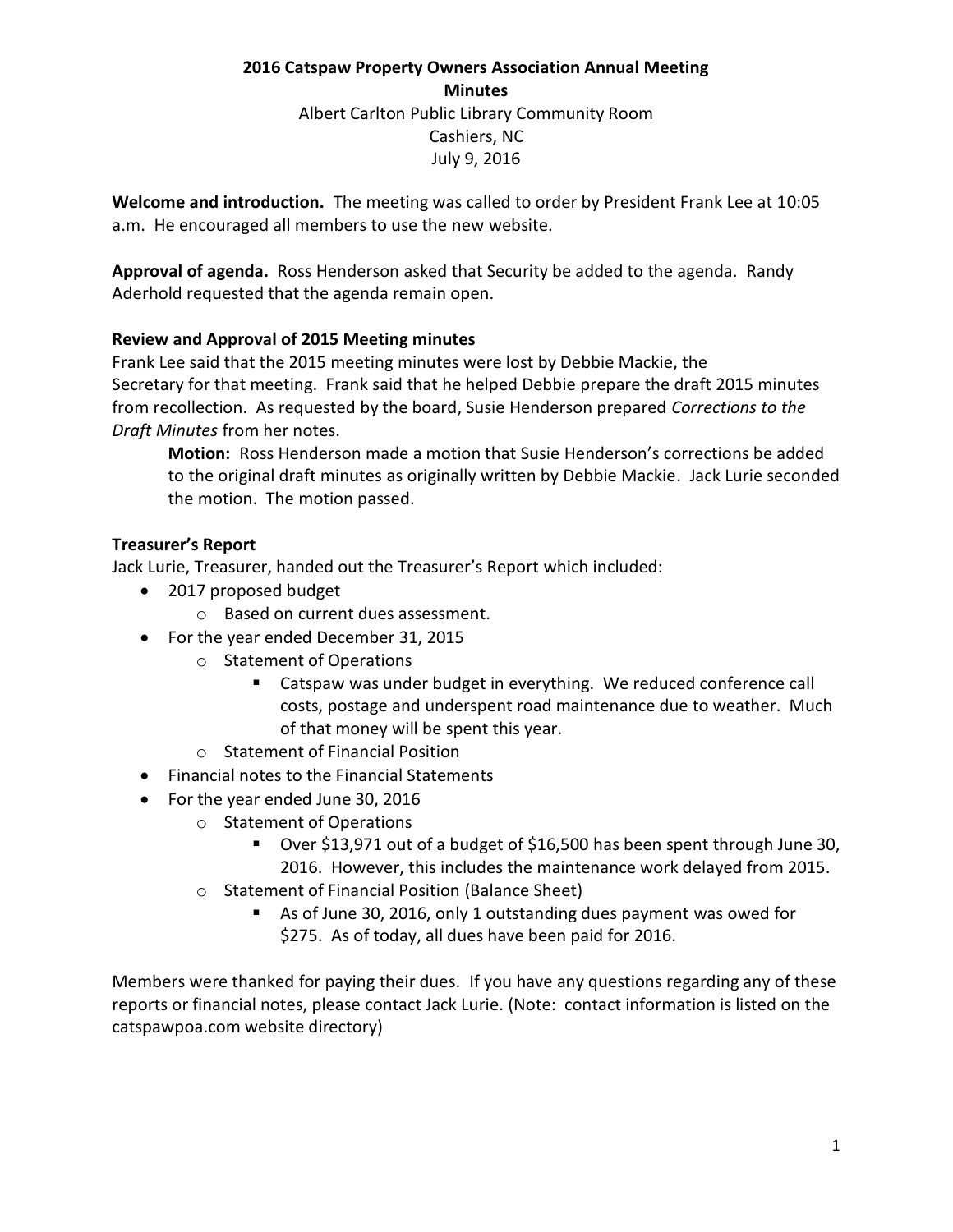#### **Road Report**

Billy Dasher explained that it has been an eventful year for roads. There was severe damage to Rusty Ridge, Chip's Lane, and Buckhead roads due to heavy rain and snow late last fall. Patchup work was required. In January and February there was once again heavy rain and 18 inches of snow. Money left over from 2015 helped pay for road repairs. In April, we discovered that Rox Lane experienced significant damage and required repair. The board approved spending \$7,400 left over from 2015 to improve Lower Walnut Gap Road. The project required the removal of large rocks and 100 tons of gravel. A turn around was added at the end. In order to fix storm damage on Rusty Ridge, Chip's Lane and Buckhead Roads, two culverts were repaired and three new culverts added at a cost of almost \$500/each. Next week mowing along the side of the roads will begin.

The board has addressed the dead hemlock issue. No money has been spent yet. Board member, Randy Aderhold, an attorney, states that we are in legal jeopardy if trees fall on our roads. There will be some money left over in the budget to cut them. Signed permission from property owners will be required to remove trees. Frank Lee asked how we will get written owner permission. Billy said perhaps an email will be sufficient, but something that is easy.

Billy Dasher said that a group of people see a need for instructional signs for all drivers. Some people do not know how to drive on mountain rides. Signs being considered are:

- Maintain your momentum
- Swing wide and maintain your momentum
- You have the right of way. Swing wide. (Coming up the hill on Walnut Gap Rd to Cats Paw Rd)
- Oncoming traffic has the right of way and may be in your lane (For traffic departing on Walnut Gap Rd at the intersection of Cats Paw Road)

Sherman Phillips offered to trim trees and brush by his well to eliminate a blind spot coming up Cats Paw Road. In the past, a mirror has been suggested at Sherman Phillips' house.

There is \$10,379 left in the budget for 2016. Billy feels there is enough money for road maintenance, improved signage and removal of some dead hemlock trees.

**MOTION:** Bill Kee made a motion to approve the placement of instructional signs along the roads as to speed, how to take a turn, stop signs, yield, etc. Laurie Holmes seconded the motion. Ann Aderhold requested that the signs complement the current signs, but not necessarily match. The motion was approved unanimously.

Mark Holmes stated that there should be a procedure after the leaves are off the trees to have a final inspection of the ditches and culverts in the November time frame because they were not being properly maintained in order to prevent the washout that damaged the roads. Billy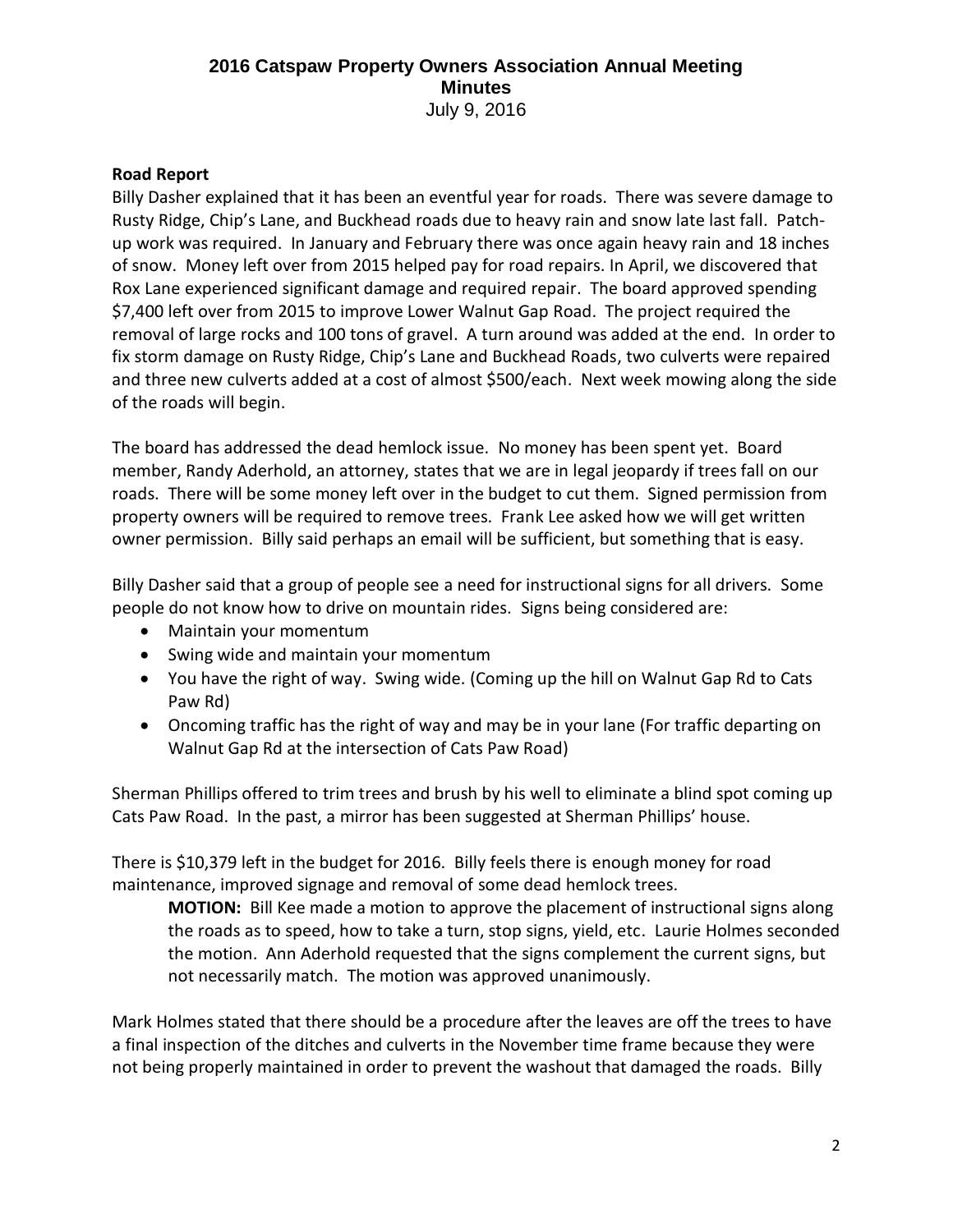Dasher said that timing is difficult sometimes, but this year we will remove leaves sooner and may have to remove leaves more than once.

At the request of Susan Stone, Billy Dasher reminded everyone that if you put up "no spray" signs under the power lines, then you become responsible for removal of limbs that are on the power lines. Duke Power will not spray those areas. Sherman Phillips reminded everyone that Duke has an easement and last night lights were flickering with trees encroaching on power lines.

Sherman Phillips asked how to handle downed trees on the roads. Billy Dasher said that theoretically, the property owner is responsible. However, practically, volunteers remove trees with chain saws.

Bill Kee wanted the minutes to reflect that there was a round of applause for Billy Dasher for all his good work maintaining Catspaw's roads. Randy Aderhold commended Jack Lurie who has done a marvelous job as a first time treasurer. Jack Lurie said that Susie Henderson has gone above and beyond the call of duty as secretary.

Frank Lee said that he wanted to correct the Mahon sign which is incorrect.

**ACTION ITEM:** Frank said that he will talk with Roger Mechling who installed the road and personal signs to correct Mahon's sign.

Ron Meuldijk, Governance Chairperson, was not in attendance.

Frank Lee pointed out that the Lloyd home which is for sale on Clayson Drive has very tall grass which gives the appearance that the home is not cared for.

**ACTION ITEM:** Frank Lee will drive to the home to get the name of the realtor and contact him/her. The tall grass could be an issue for the Governance Committee.

# **Communications Report**

Laurie Holmes, Communications Chairperson, said it has been a big year for the communications committee. The website provider has changed which brings many more features. It is easy to sign on and easier to maintain. Laurie and Susie have added a lot of information to the new website. The website works on any kind of device and is mobile friendly. For example, if you click on someone's phone number on your smartphone, it will dial that number. If you are a registered member, the board can email you or you can email the board if there is an emergency.

After the board approved the new website provider, the official URL[: www.catspawpoa.com](http://www.catspawpoa.com/) was transferred on June 10<sup>th</sup> to the new service provider to replace the test site URL [www.catspawpoa.hoa-sites.com.](http://www.catspawpoa.hoa-sites.com/)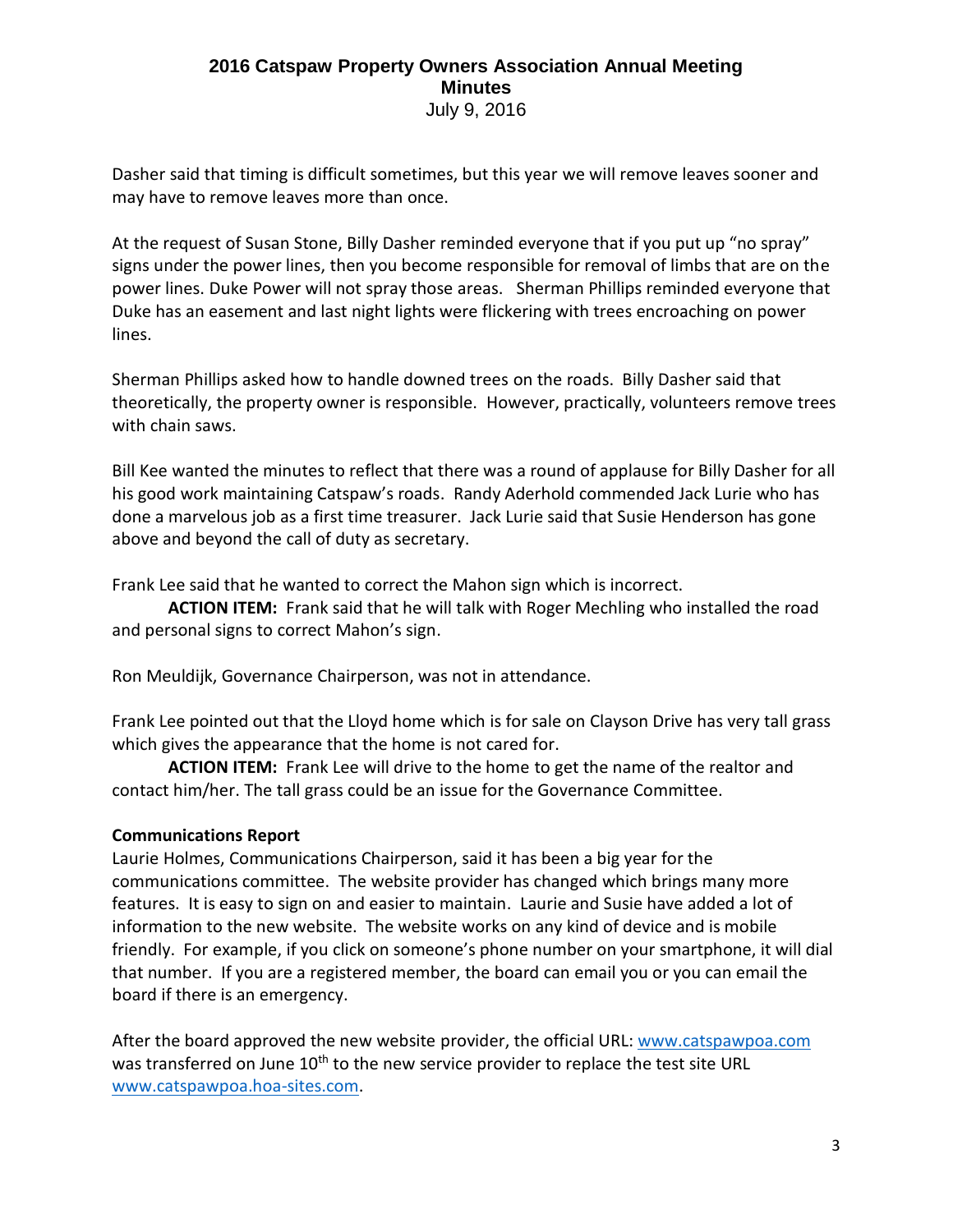Frank Lee said he likes technology, but he likes to talk to people so call him 24 x 7 on his cell phone and he will call you back.

A small lock symbol identifies which webpages are private. For example,

- $\circ$  The Member Directory is private for registered users only. Frank Lee asked members to add your lot # to your directory listing.
- o The emergency alert page is private.

Public pages are viewable by anyone. For example,

- $\circ$  There is a public list of committees and their members and board members.
- o Under the tab, "Where is Catspaw located?, there are directions from Franklin and Cashiers to Catspaw and an adjustable map of Catspaw. You can direct guests to this section.
- o There is an area for photos. Please send your pictures to Laurie Holmes.
	- $\circ$  One of the pictures shown was of the mailbox structure which was recently stained and renovated. Kathi Lurie deserves a huge "atta girl" because in less than a week, she sanded, painted, sealed and reinstalled the Walnut Gap/Catspaw sign which was badly deteriorating.

Bill Kee asked if the agenda for today's meeting was available on the website. Yes, it can be found under 2016 Annual Meeting tab.

#### **Elections**

The positions to be elected today (for a two year term) are: Vice President, Treasurer, Governance Chairperson and Communications Chairperson.

Frank Lee asked if you have to be paid up on your dues to run for office. The answer was no.

Vice President. Randy Aderhold was nominated by Billy Dasher, seconded by Art Trufelli and elected by acclamation.

Jack Lurie was also elected by acclamation as was Art Trufelli for Governance Chairperson and Laurie Homes for Communications Chairperson.

Frank Lee, said that if we keep it structured, no longer will I have to get in my car and make a trip from Charleston when all the junk happens. Keep it honest, transparent and spend your money wisely. You just can't do anything on your own. The organizational part is in good shape. Frank Lee said he has been known as mild mannered Frank Lee, but he can be mean.

#### **Request for committee members**

Governance Committee – Art Trufelli is the Chairperson. Ross Henderson and Jack Lurie offered to continue on Governance. Frank Lee is a member as President of the association. Randy Aderhold volunteered to help where needed.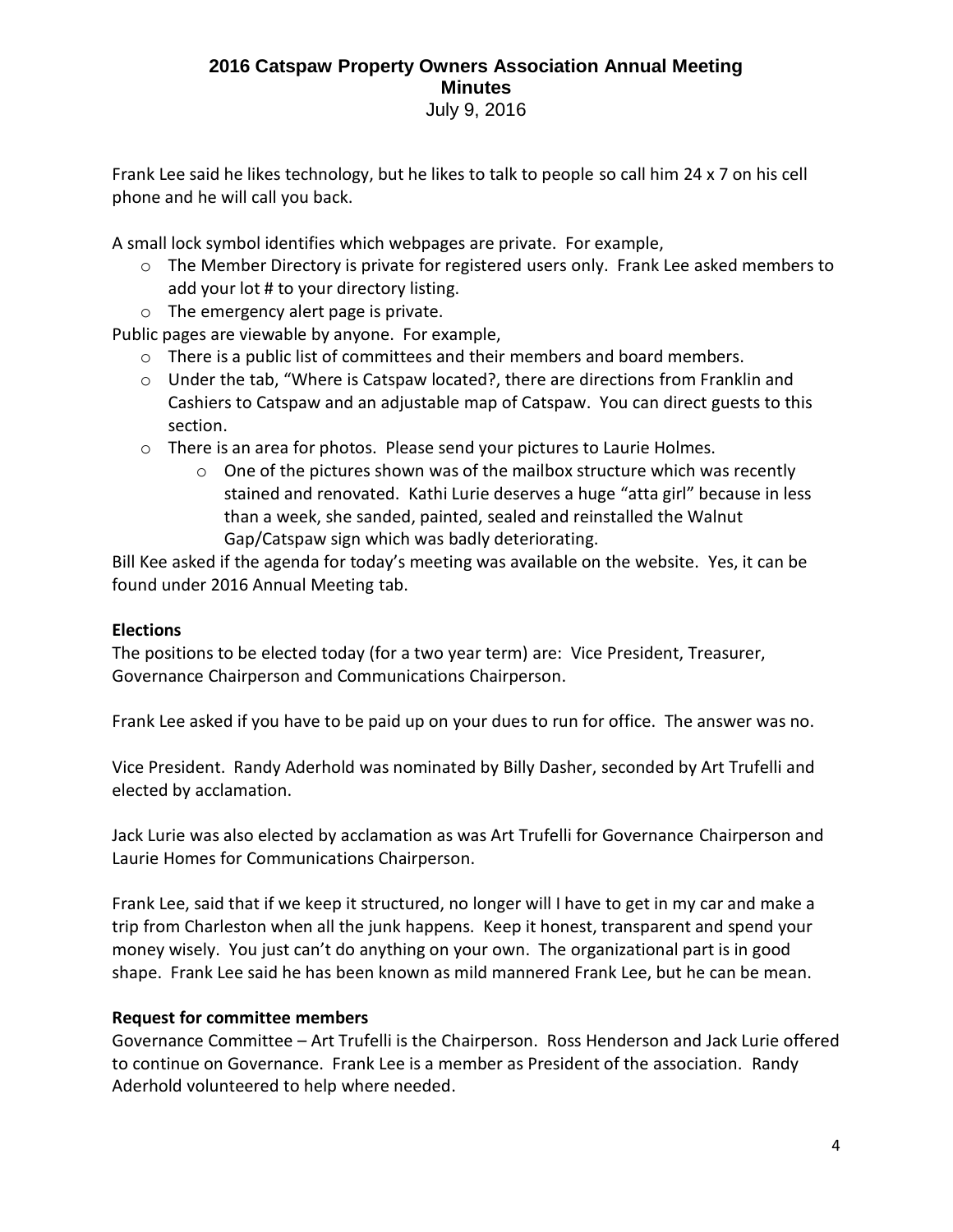Communications – Current members are Laurie Holmes, Chairperson, Susie Henderson as Secretary of the association and Myrna Mahon volunteered. You don't have to write code, but provide suggestions.

Frank Lee said he tries to have two to three board meetings each year.

**2017 Annual Meeting Date** – An online Doodle poll conducted by Susie Henderson indicated a clear choice of July 8, 2017 for the 2017 Annual Meeting. Billy Dasher noted that one couple has a family event on this weekend. Since a poll was completed, members accepted the date of July 8, 2017 and members will be polled for the 2018 date.

A location for the 2017 luncheon was discussed as the Dashers have hosted the luncheon for multiple years. Bill Kee suggested that we rent the park across the street in Cashiers. Susie Henderson said another option is to hold the luncheon here at the library where there is a kitchen facility. Other people said that they preferred having the luncheon in someone's home. No decision was made as to the location of the luncheon.

# **Old Business**

**Entrance Sign.** Once again, an entrance sign is being discussed to be located near the green gate at the beginning of Catspaw. Please complete your worksheet to provide input for the sign. Designs for the entrance sign will be posted on the website for members to vote on. Dennis Graves, professional sign maker and member, may provide input for the new sign.

**Covenants and Restrictions.** Frank Lee said there is a need to form a committee to review our covenants and restrictions to maintain property values. The governance chairperson was given responsibility for this issue. The covenants that control land use were prepared in 1983, and amended in 1993, and are very simple. Frank Lee said that the covenants and restrictions could control such items as rentals, building size, etc. It takes 75% of all voting members voting in the affirmative to change them. Art Trufelli said that it is a complicated issue. The lack of instructions may be an indication of the original intent for the community. Frank Lee said that he did not want to be governed by people who are dead. Art Trufelli asked that any suggestions be sent to him. It was pointed out that the mobile home industry changed their name to avoid such exclusions in covenants and restrictions. Frank Lee said that even the color of roofs is important when you consider the look of a community. Art Trufelli said that each time you change covenants and restrictions, you are setting yourself up for a lawsuit. Whatever is done, we must be very careful and have consensus of our members.

**Security.** Ross Henderson said that about 4 years ago there were some break-ins. Walnut Gap bought and installed some motion activated cameras and fake cameras. One set of batteries keeps working all winter. Since they put up signs that say "If you can read this, we have you on camera", there have been no break-ins. Ross suggested that we coordinate with our Walnut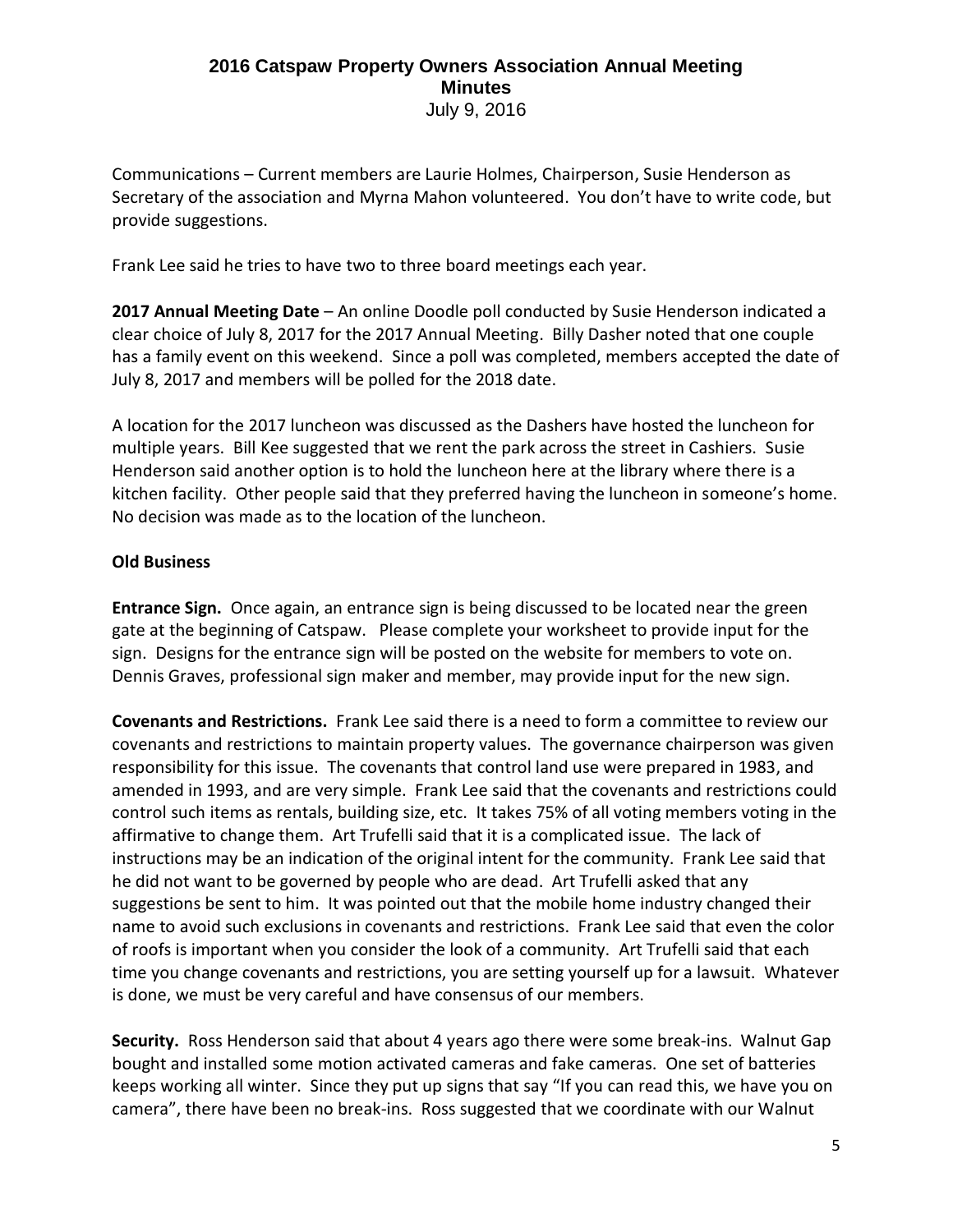Gap neighbors to put some cameras on the roads and elsewhere. Ross explained that Walnut Gap maintains that the most important part of the effort are the signs. It's important that we do something before we have a problem. Mark Holmes suggested that we have a sign at the entrance "Video surveillance in use". Governance committee could deal with the privacy issues related to security. Randy said that anyone travelling our roads may not give permission to be photographed. Randy Aderhold said he wished he had a \$1 for everyone who has turned around in Art's driveway. There is a motion that we have a committee look into security. Governance will assume this responsibility.

#### **New Business**

Susie Henderson mentioned that DSL is now available in Catspaw from Frontier Communications. Jack and Kathi Lurie were the  $1<sup>st</sup>$  individuals in the neighborhood to get service. Jack said that they receive 4.5 Mb/second (megabits per second). There is a limit of 144 DSL accounts available in our area.

## **2017 Budget**

**MOTION:** Randy Aderhold moved that we adopt the budget prepared by Jack Lurie. The motion was seconded by Sherman Phillips and approved unanimously.

Bill Sullivan and Sidney Long have cleared a huge number of diseased hemlock trees and were recognized for their efforts to remove those trees.

# **Adjournment**

**MOTION:** A motion was made to adjourn by Randy Aderhold. It was seconded by Art Trufelli and approved by all.

**ACTION ITEM:** Members asked that there be a microphone at next year's annual meeting in order to hear Frank Lee. Meeting adjourned at 11:30 a.m.

Frank Lee requested to delay the board meeting to meet at Billy Dasher's home where the picnic was being held.

Respectfully Submitted,

Susan Henderson, Secretary, 2015-17

Note: A recording of the meeting is available upon request to the Secretary.